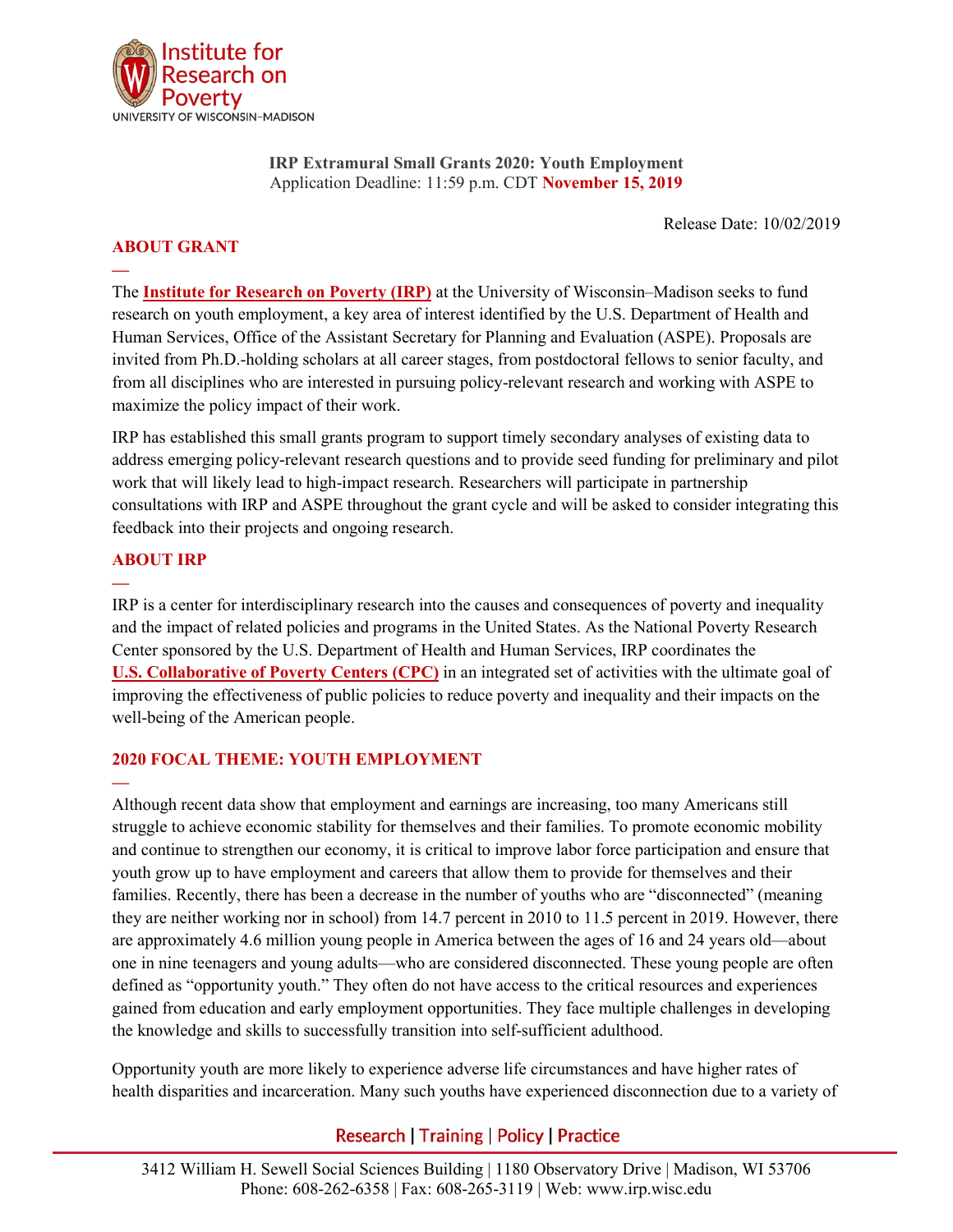reasons such as dropping out of high school, incarceration, and challenges such as speaking English as a second language or becoming a teen parent. There are also societal costs for disconnection including lost taxes (on lost earnings) and costs for systems (child welfare, social services, juvenile and criminal justice, and health care). These young people are also often underrepresented in and disengaged from traditional civic life.

IRP seeks to support research that informs policies and programs that aim to understand and improve employment outcomes for youths from low-income families and opportunity youth. There is particular interest in the role of human services programs administered by the U.S. Department of Health and Human Services. Projects may utilize a variety of analytic methods and may focus on a specific policy, program, or intervention (e.g., Child Support Enforcement, Temporary Assistance for Needy Families, Child Welfare, Responsible Fatherhood Programs, Health Profession Opportunity Grants, services funded by the Substance Abuse and Mental Health Services Administration, comprehensive/wraparound service models), or on broader social and economic factors (e.g., overall labor market changes; leveraging data in support of research and analysis; operational issues in the disconnected service systems opportunity youth need to access; stigma). However, projects must be designed to generate potential policy and/or programmatic implications for opportunity youth programs at the federal, state, or local level. Research questions of particular interest include:

- 1. What attitudes and values do young people have about employment, including entrepreneurship, skilled trades, and manufacturing? Have these attitudes and values about employment changed over time for youth? How are these attitudes and values similar or different for youths from lowincome households and opportunity youth compared to other youths? What role do parents play?
- 2. What are effective strategies and promising practices for connecting youths from low-income households and opportunity youth to work and career pathways?
- 3. What are the characteristics of different subgroups of youths and how do they relate to education and employment outcomes? (e.g., harder to serve vs. easier to serve; chronically disconnected vs. short-term disconnected; rural vs. urban and suburban; youths from low-income households vs. opportunity youth; young parents vs. nonparents).
- 4. What are the patterns of disconnection over time for youths from low-income households and opportunity youth in terms of cycling in and out of disconnection to school and work?
- 5. What are the health, mental health, and substance abuse experiences of youths from low-income households and opportunity youth compared to other youths and how are they related to education and employment outcomes?

#### **TERMS**

#### **— ELIGIBILITY**

The Principal Investigator must hold a doctorate or the highest degree appropriate for their discipline at the time of application. Individuals not associated with a university (domestic or foreign) and foreign entities are ineligible for awards made under this announcement. University of Wisconsin–Madison faculty and postdoctoral fellows are ineligible for funding.

#### **CONTRACT PERIOD**

The grant contract period will be from **January 1, 2020, to December 31, 2020.**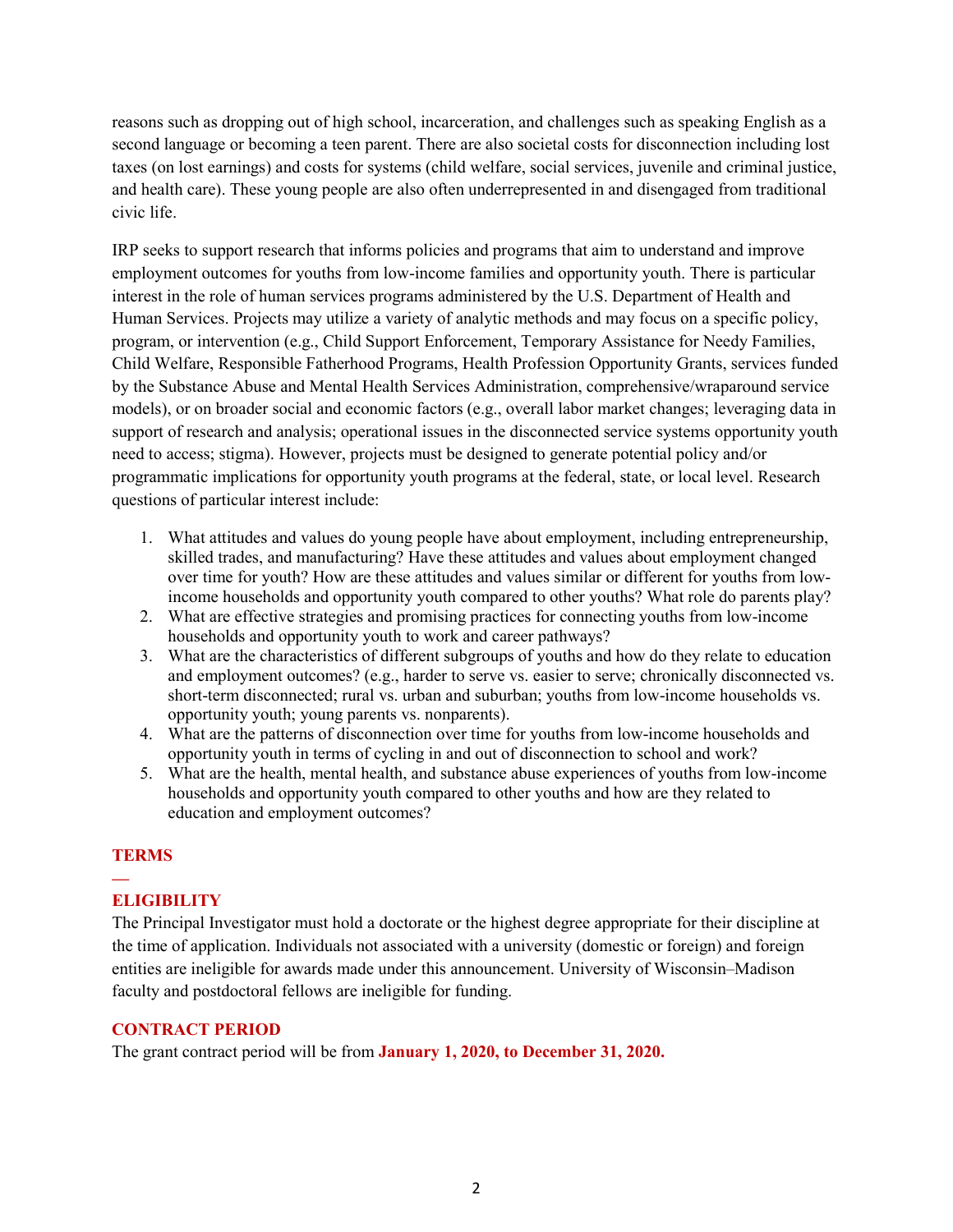#### **FUNDING**

Grants may not exceed \$25,000. This amount includes indirect costs at the applicant's institution, if required (see Item 4 under Application Instructions below).

# **COMMITMENT**

Receipt of a grant from IRP will require a commitment to:

- Within the **first 6 weeks** of the grant period, participate (either in person or via video conferencing) in a meeting with IRP, ASPE, and HHS representatives to discuss the project and how to maximize its policy relevance.
- Submit brief quarterly progress reports  $(< 150$  words) of work accomplished during the preceding three months on **April 1, 2020 (on activity from January through March), and July 1, 2020 (from April through June)** to [irpapply@wisc.edu.](mailto:irpapply@wisc.edu)
- Submit a draft paper for review and comments to [irpapply@wisc.edu](mailto:irpapply@wisc.edu) by **October 1, 2020**.
- During **October 2020**, participate (either in person or via video conferencing) in a meeting with IRP, ASPE and HHS representatives to provide an update on project progress and discuss how to maximize its policy relevance.
- Submit a revised draft by **December 31, 2020**, to  $\frac{1}{2}$  irpapply  $\frac{a}{2}$  wisc.edu.
- **During January 2021**, participate (either in person or via video conferencing) in a meeting with IRP, ASPE, and HHS representatives to discuss project findings and discuss how to maximize its policy relevance.
- Present the paper at a seminar, workshop, or other mutually agreed upon public event sponsored by IRP.
- Agree to have the work summarized in an IRP publication (*Focus*; *Fast Focus*), webinar, and/or podcast.
- Submit a final paper for academic publication no later than **September 1, 2021** and alert IRP of the submission by sending an e-mail to  $\frac{1}{(2\pi)^{1/2}}$  is  $\frac{1}{(2\pi)^{1/2}}$  with the name of the journal.

All travel related to project conversations reference above and all travel related to presentations requested by IRP or ASPE will be funded by IRP directly; applicants do not need to include this travel in their budgets. IRP will coordinate meetings visits with ASPE and principal investigators.

All publications associated with the grant should acknowledge the support of IRP and the U.S. Department of Health and Human Services, Office of the Assistant Secretary for Planning and Evaluation (ASPE).

#### **AWARD INFORMATION**

IRP anticipates funding four to eight projects, with total funding (including direct and indirect costs) ranging from \$10,000 to \$25,000 each. Support is subject to the availability of funds. Nothing in this description of applications should be construed as committing IRP to dividing available funds among all qualified applicants.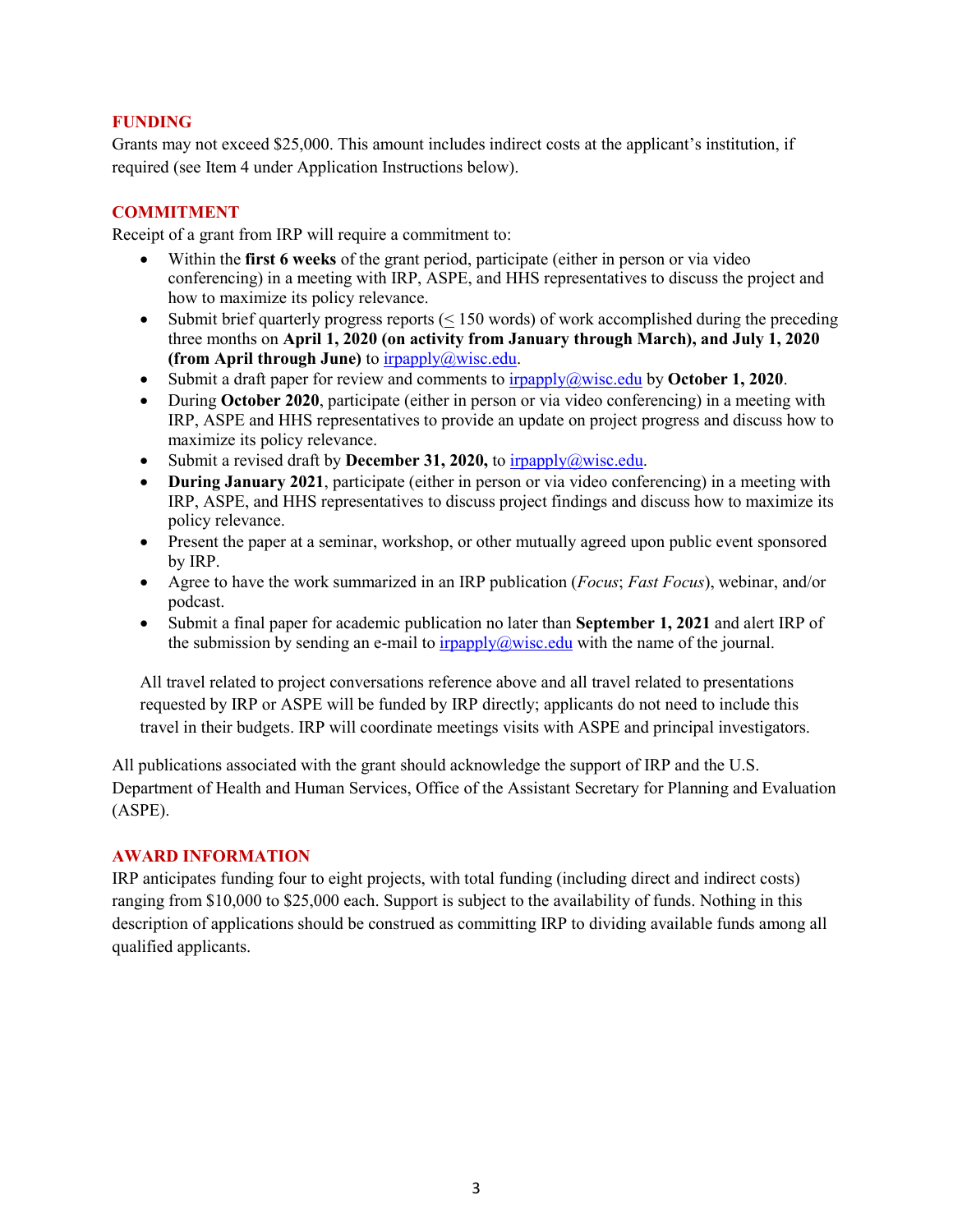## **APPLICATION INSTRUCTIONS**

**—**

#### **Submit application at: [https://irpwisc.formstack.com/forms/external\\_small\\_grants](https://irpwisc.formstack.com/forms/external_small_grants)**

Fax submissions will not be accepted. Proposal receipt will be acknowledged. The application must contain as a single PDF file the following components in the order as listed:

- 1. A cover sheet giving the title of the proposed research, applicant's name, date of Ph.D., and institutional affiliation with full address and telephone number, e-mail address, and home address.
- 2. A one-page (double-spaced) abstract, describing research objectives, data, and methods.
- 3. Description of the applicant's proposed research, not to exceed eight double-spaced pages in 12 point type with one-inch margins all around, exclusive of references or appendixes. The proposal should carefully describe the issue(s) to be examined, hypotheses to be evaluated, methodology proposed, data sources to be used (including whether the data sources are already available to the PIs and how and in what timeframe those data sources will be acquired if not already available), and anticipated results of the research, including their potential implications for public policy.
- 4. An itemized budget showing (as relevant) the researcher's time, research assistant's time, travel costs, computer services, supplies, and indirect costs if required. Note that the awards will be issued in two increments corresponding to the IRP parent award. As such, the itemized budget should be presented in two periods: from January 1, 2020, to September 29, 2020, and from September 30, 2020, to December 31, 2020. (*Note also that the University of Wisconsin–Madison is not collecting indirect costs on these sub-awards from the prime grant; applicants are encouraged to request that their home institution forego or charge minimal indirect costs.)*
- 5. Curriculum vitae for all investigators.
- 6. A letter from the office of research and sponsored programs of the applicant's institution confirming administrative approval of the proposal.
- 7. A timely plan for obtaining Institutional Review Board (IRB) approval or exemption for human subjects research (typically, secondary data analysis is eligible for exemption approval; consult your institution's IRB office). The University of Wisconsin will not execute subcontracts without documentation of IRB exemption or approval.

## **SELECTION CRITERIA**

**—**

IRP will evaluate proposals in collaboration with affiliated scholars and ASPE staff. Award notifications will be made on or near **January 1, 2020**. Proposals will be evaluated according to the following criteria:

- 1. The relevance of the topic to IRP's focal theme of youth employment (as discussed above).
- 2. The potential usefulness of the proposed research for the advancement of scientific knowledge and the development and implementation of public policy, especially programs and policies related to the U.S. Department of Health and Human Services.
- 3. Clarity of stated objectives, methods, and anticipated results.
- 4. The appropriateness and soundness of the research design, including choice of data, methods of analysis, and other procedures.
- 5. Demonstrated ability of research to be conducted in the timeframe established in this grant particularly in regards to the availability of data required to conduct described analysis.
- 6. The reasonableness of estimated cost and time commitments in relation to anticipated results.